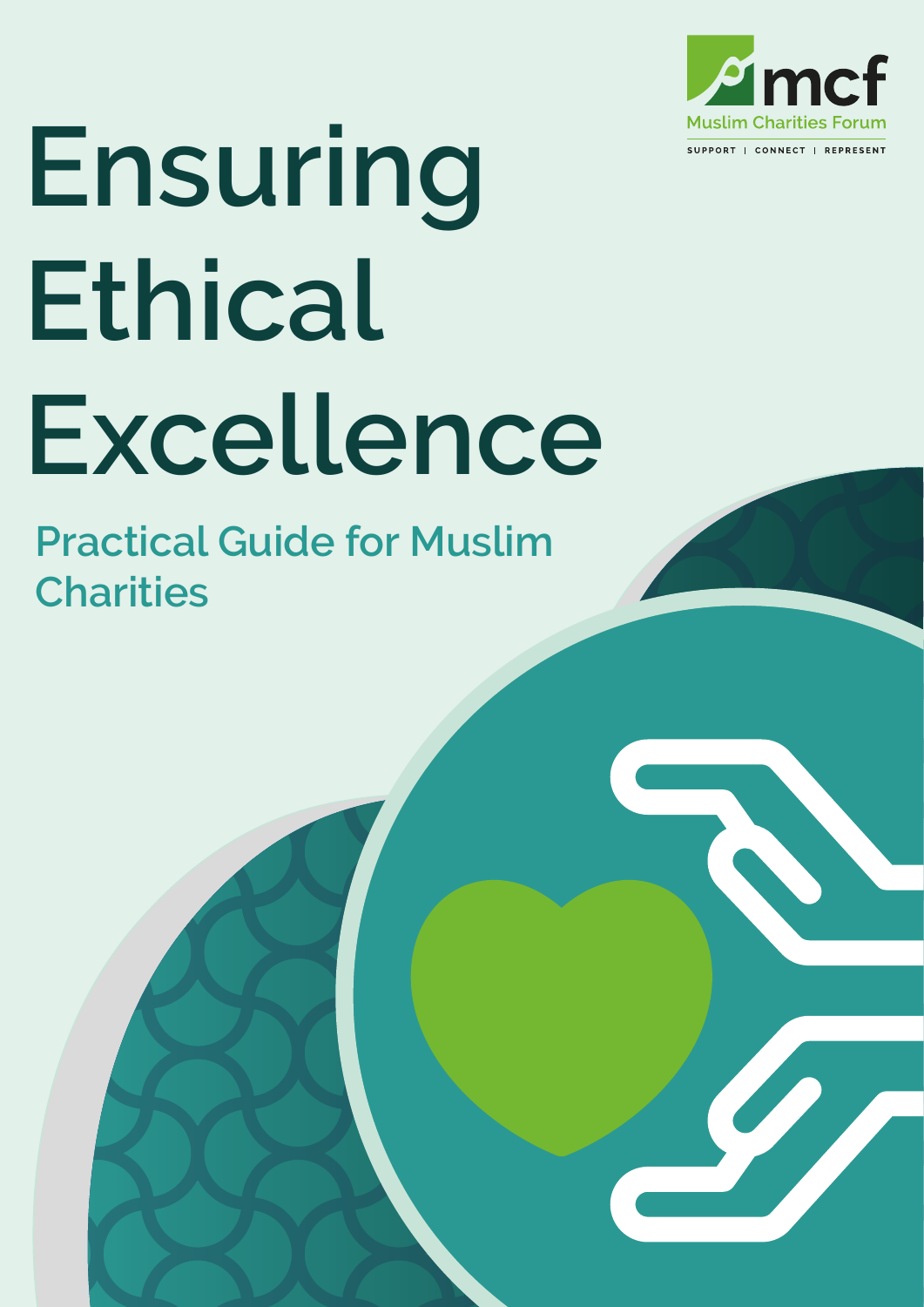#### **Acknowledgments**

MCF has a dedicated team of staff and volunteers who contributed to the production of this guide including: Fadi Itani, Zoheb Ali, Selma Bennehar, Muhammad Alkarmi and Francesca Floris.

Design by Muhammad Alkarmi.

#### **Suggested Citation**

Ali, Z, Bennehar, S and Floris, F., Ensuring Ethical Excellence: Practical Guide for Muslim Charities, (2022), Muslim Charities Forum (MCF).

Readers are encouraged to quote and reproduce materials from this publication with due acknowledgement to the Muslim Charities Forum as copyright holders. We also request a copy of the publication is shared with us.

#### **© Muslim Charities Forum, 2022**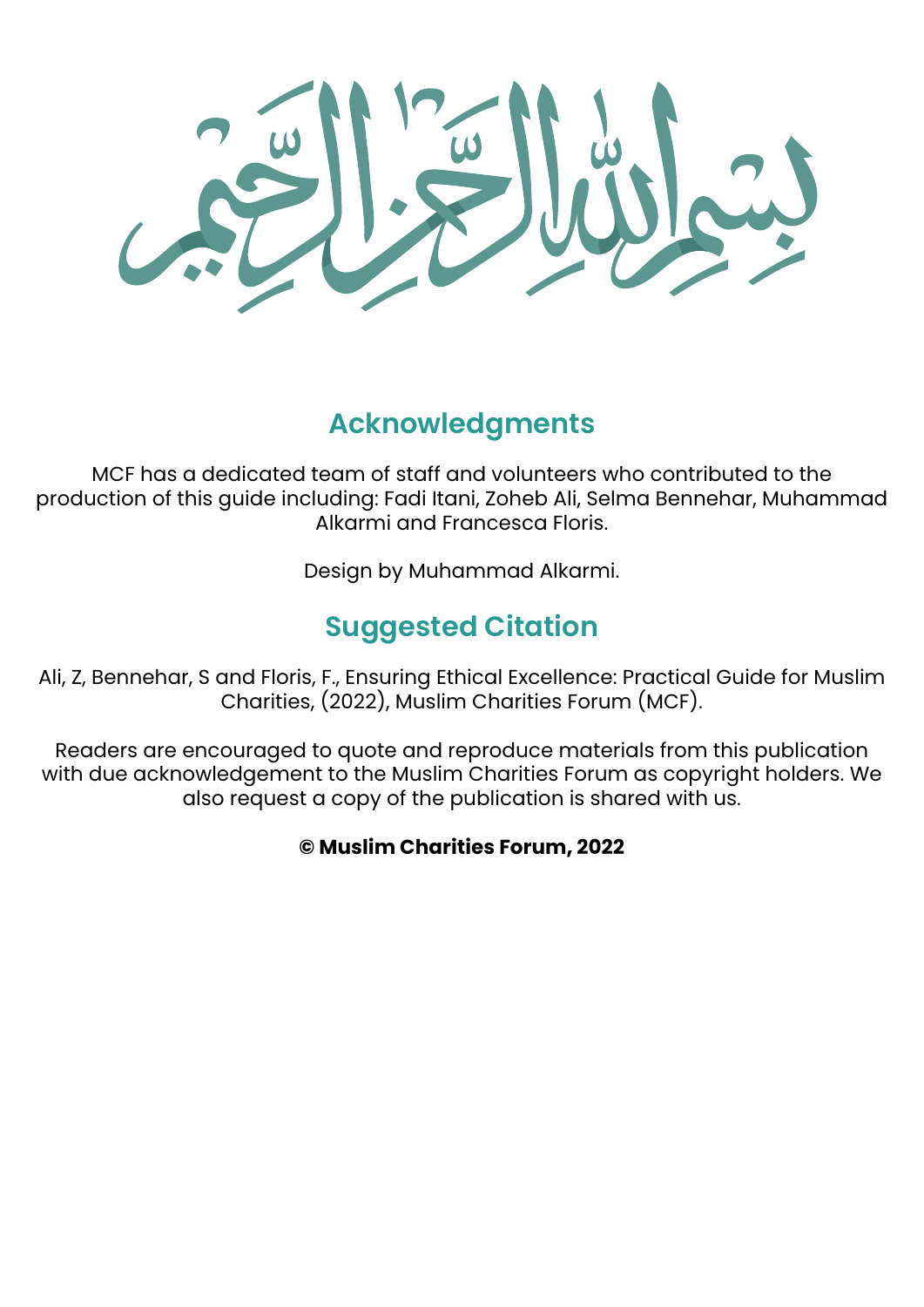



- **2 Ethical Principles**
- **3 Competition and the Digital Space**
- **5 Marketing Materials**
- **7 Fundraising**
- **9 Donor Acknowledgment and Relations**
- **11 Environmental Considerations**
- **13 Safeguarding**
- 
- **14 Volunteer Management and Welfare**
- **15 Conclusion**

 $\frac{1}{\circ}$   $\omega$ **TABLE OF CONTENTS** ≞ ≝ A B Z  $\blacksquare$ Н ⊢ **NOO**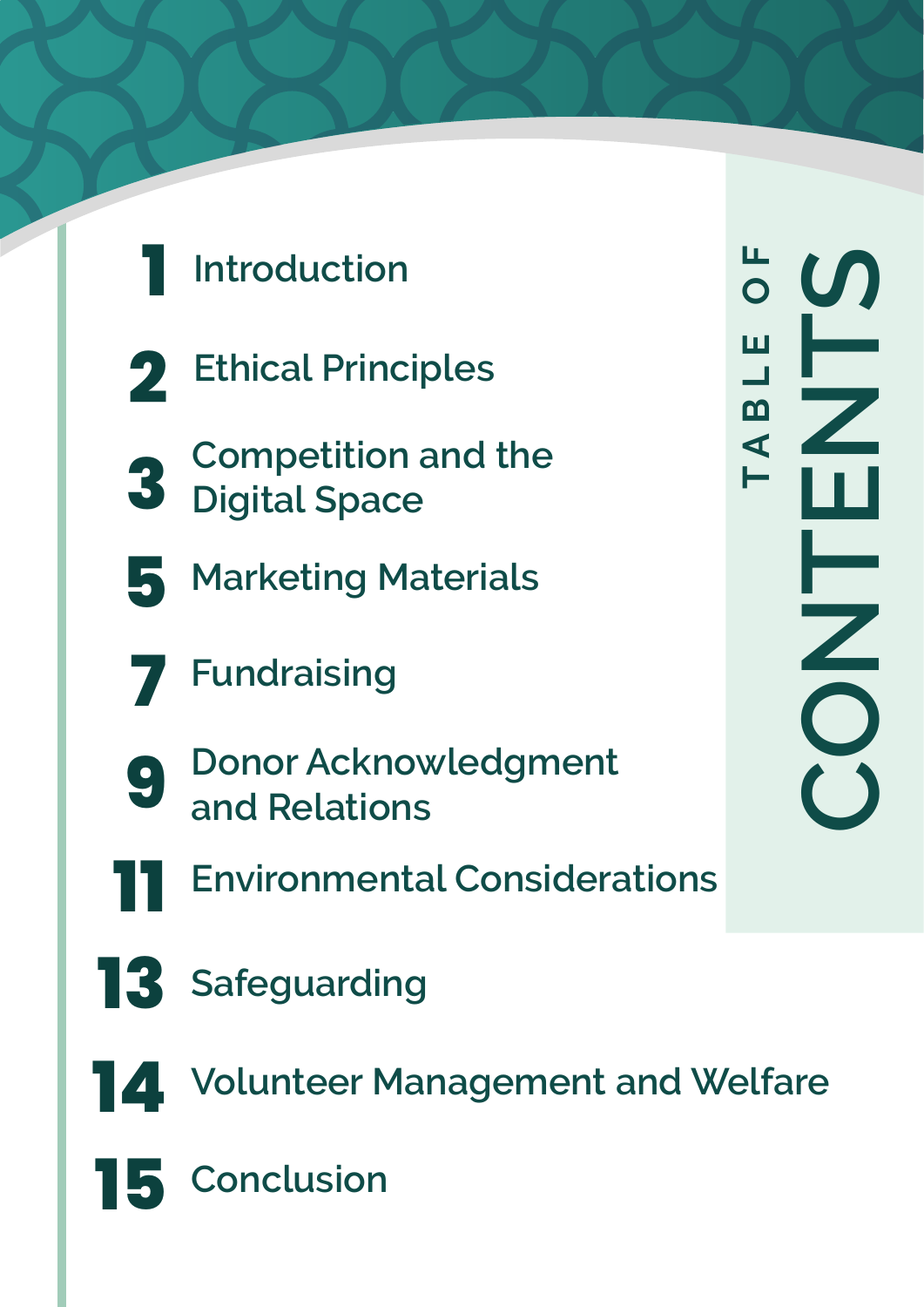## **Introduction**

Charity work sees organisations and individuals traversing complex situations, where the nuances and realities of vulnerable people's lived experiences are confronted daily. Safety in these scenarios is paramount, and this begins with the ethical principles and structures that charities implement within their organisations.

There are many different approaches we can take to improve the sector, and there is always more work to be done to maintain safety and ethics, so it is important that charities reflect upon and review their practices and organisational structures. By doing this, charity workers empower each other and the communities that rely on them, as well as driving forward global missions of sustainability, safeguarding, and environmental awareness.

Muslim charities cannot claim to be truly charitable in their nature if there is no consideration paid to the ethics of their practice. Inherent to the Islamic values that guide us are the principles of good akhlaq (virtue, morality) and adab (etiquette, decorum). We must also pay attention to the concept of Amanah (trust, promise). It dictates the operations of Muslim charities as the custodians of compassion and welfare in society.

Muslim charities must strive to be the beacons of these principles within wider society. We hope all charities, whether big or small, involved in all manner of campaigns and services, can benefit from the information found in this guide.

*" W e o f f e r e d t h e T r u s t t o t h e h e a v e n s , t h e e a r t h , a n d t h e m o u n t a i n s , y e t t h e y r e f u s e d t o u n d e r t a k e i t a n d were afraid of it; mankind u n d e r t o o k i t - t h e y h a v e a l w a y s been inept and foolish." (Al-Ahzab, 33:72)*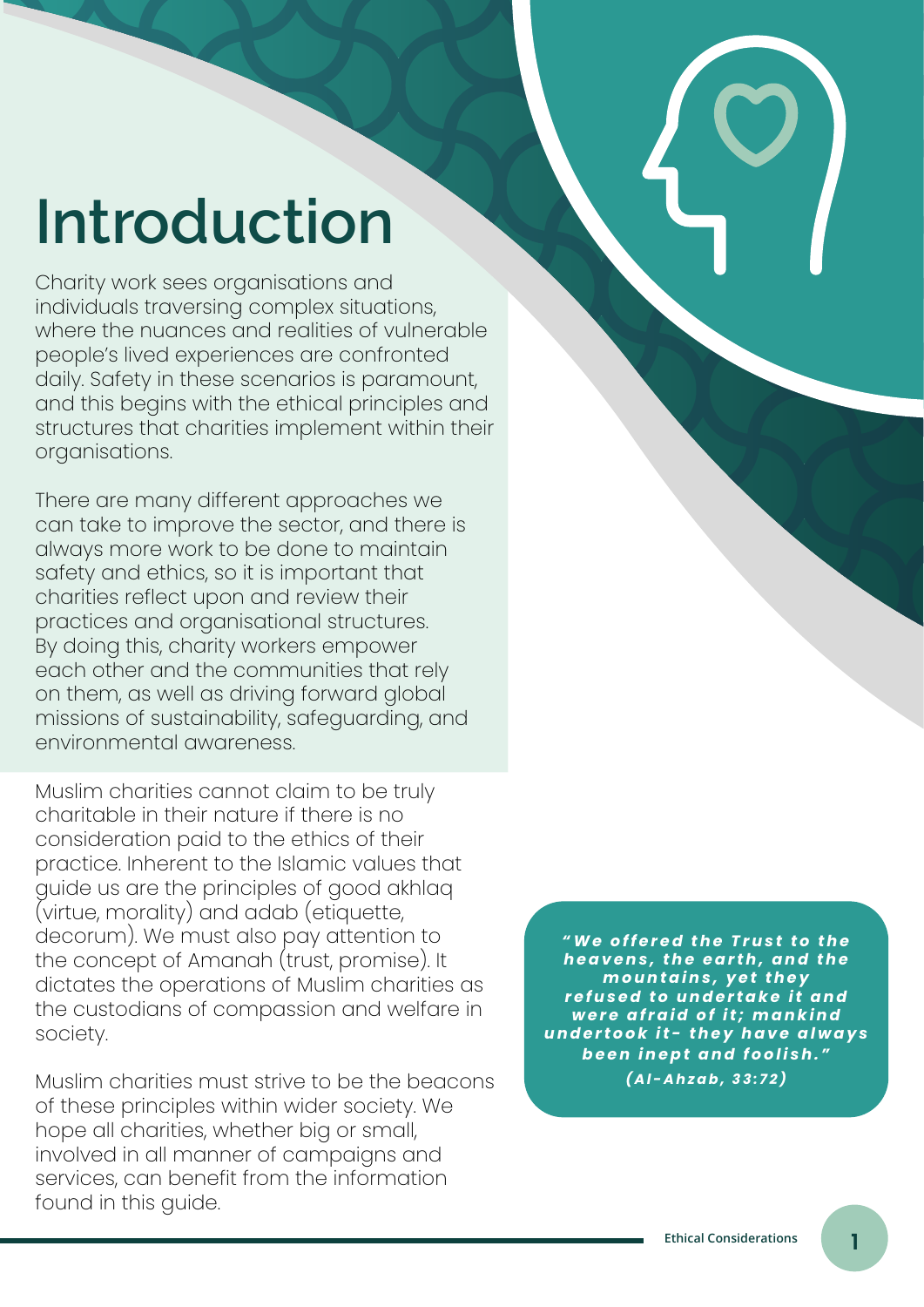## **Ethical Principles**

As Muslim charities, we are guided also by the values and ethical codes of our faith, which both reinforce the core principles outlined earlier, and expand them.

As Muslim charities, we have a duty to those we serve, and we will be held accountable for how well we practice that duty, whether by donors and recipients in this life, or by Allah (SWT) in the next.

All charities operate based on their own values, but most organisations share in some basic ethical principles, including:

- Respect for human dignity, human rights and social justice
- **Fairness**
- **Transparency**
- **Accountability**
- **Sustainability**
- **Empowerment**
- Commitment to excellence

It is important for us to strive to enact these ethical principles, and that we constantly reflect on our work, and note areas both of success and in need of improvement. Working collectively is one way that we can all share, learn and grow as a sector.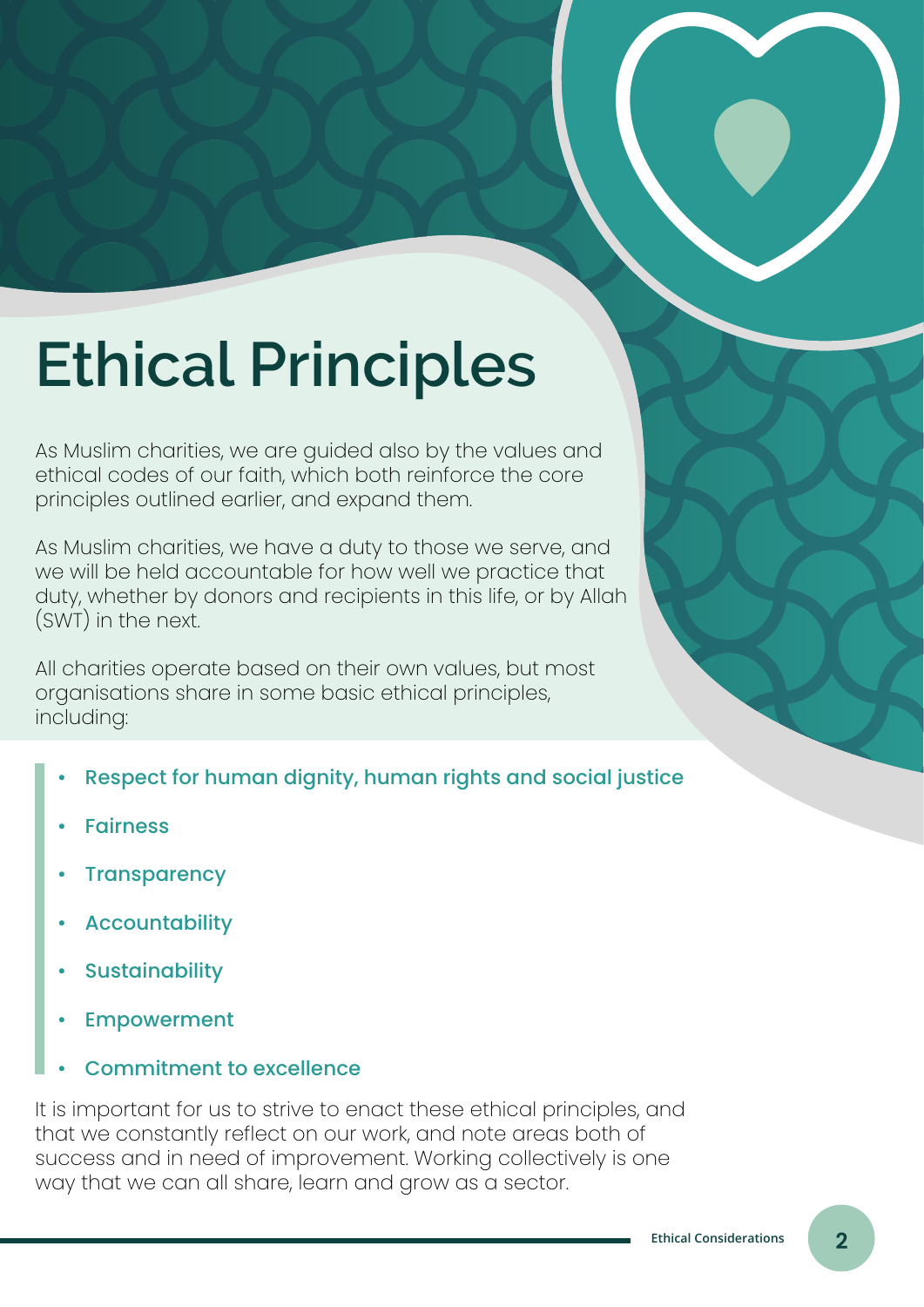## **Competition and the Digital Space**

Whilst a healthy level of competition can be beneficial to our area of work, we should all remind ourselves that, we share a charitable (and not a profit-driven) ethos, we exist to serve people in need (and not to make the most income at all costs) and that we constitute a relatively niche sector united by a common faith of reference, which emphasises solidarity and fair play.

With the coronavirus pandemic, reliance on digital campaigns and marketing has been extended, and it is expected that digital competition will increase with the reduced fundraising avenues for charities. Many charities have adopted real time bidding (RTB) practices to maximise the reach of their charity.

We would advise caution when using RTB as there are three main ways in which bidding on another charity's name can backfire on a practical level, and make it more expensive for your ad to be displayed. When someone searches for a

#### **1) Bidding War**

One serious downside is that you may start a 'bidding war' because in response to your strategy - your 'competitor' may start bidding on your own brand name. Nobody in the Muslim charity sector wants to see this happening.

Not only for the ethical reasons summarised earlier, but also because nobody would benefit from such a scenario, as your bidding will make it more expensive for them to bid on their own name and vice versa. This is money that could be better spent on diversifying content, or on work in the field.

#### **2) You still pay even if someone doesn't click your ad**

specific charity online, it is very likely that they have already set their mind on supporting that charity. This means that not many people will be clicking on your ads, causing a low CTR (Click-through rate).

While this may not seem bad given that you aren't paying when they don't click on your ads, low CTR can actually cause your Quality Score to decrease, which in turn will make it more expensive for your ad to show. In a way, you still pay when someone doesn't click on your ad.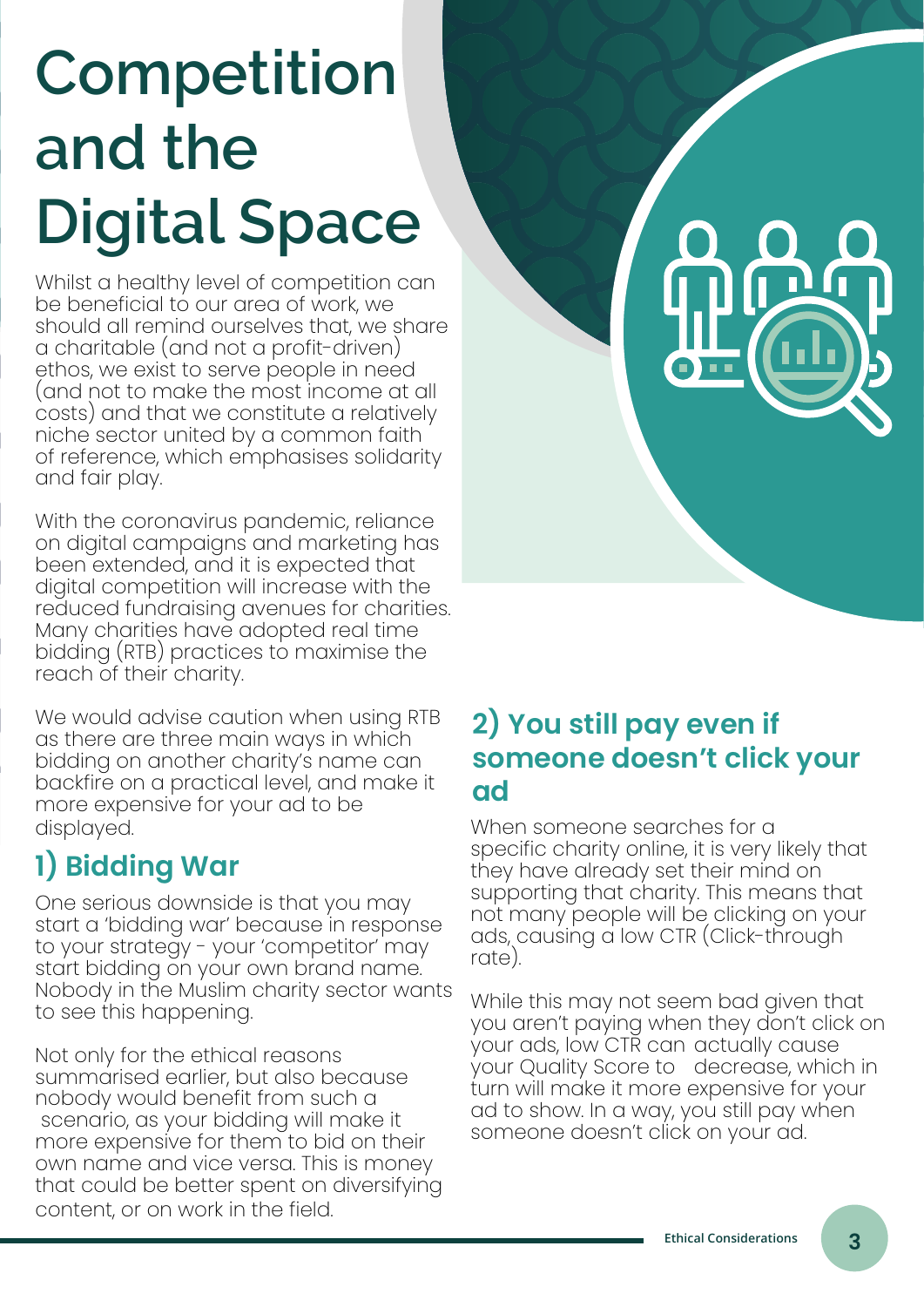#### **3) Costs rise, whilst CTR and Quality Score may decrease**

If you're bidding on another charity's name, your ad isn't going to be very relevant. Since Google's reputation is based on the quality of its search results, it is in Google's best interest to deliver relevant results, therefore, in all likelihood, Google will penalise you with a low-Quality Score. And the lower your Quality Score, the higher your cost per click. We are confident that all Muslim charities will appreciate the ethical and practical downsides of bidding on another charity's name, and we hope that all will refrain from adopting such a strategy.

We encourage all charities to apply the following to their online bidding strategy:

- Do not intentionally bid on each other.
- To avoid accidentally bidding on other charities, we encourage all charities to add the other charity's names, and campaign names as a 'negative' input in your systems, both on exact match and phrase match.

If you believe that your charity's name or campaign name has been bidded on by another organisation (whether intentionally or accidentally), we advise your organisation to formally inform the other organisation in writing, with the evidence. The two charities should resolve the issue between themselves, and if this is not possible, MCF can be called upon to mitigate if both parities see fit.

Within the sector, we should be fostering a positive environment of cooperation and unity. We should not engage in defamatory language or the spreading of misleading information or rumours about other charities within the sector. This is where healthy competition ends and divisive and unethical behaviour begins. We may not be the same, and we may disagree on certain issues, but we all share in the same ideals of making the world a fairer and safer place for the most vulnerable.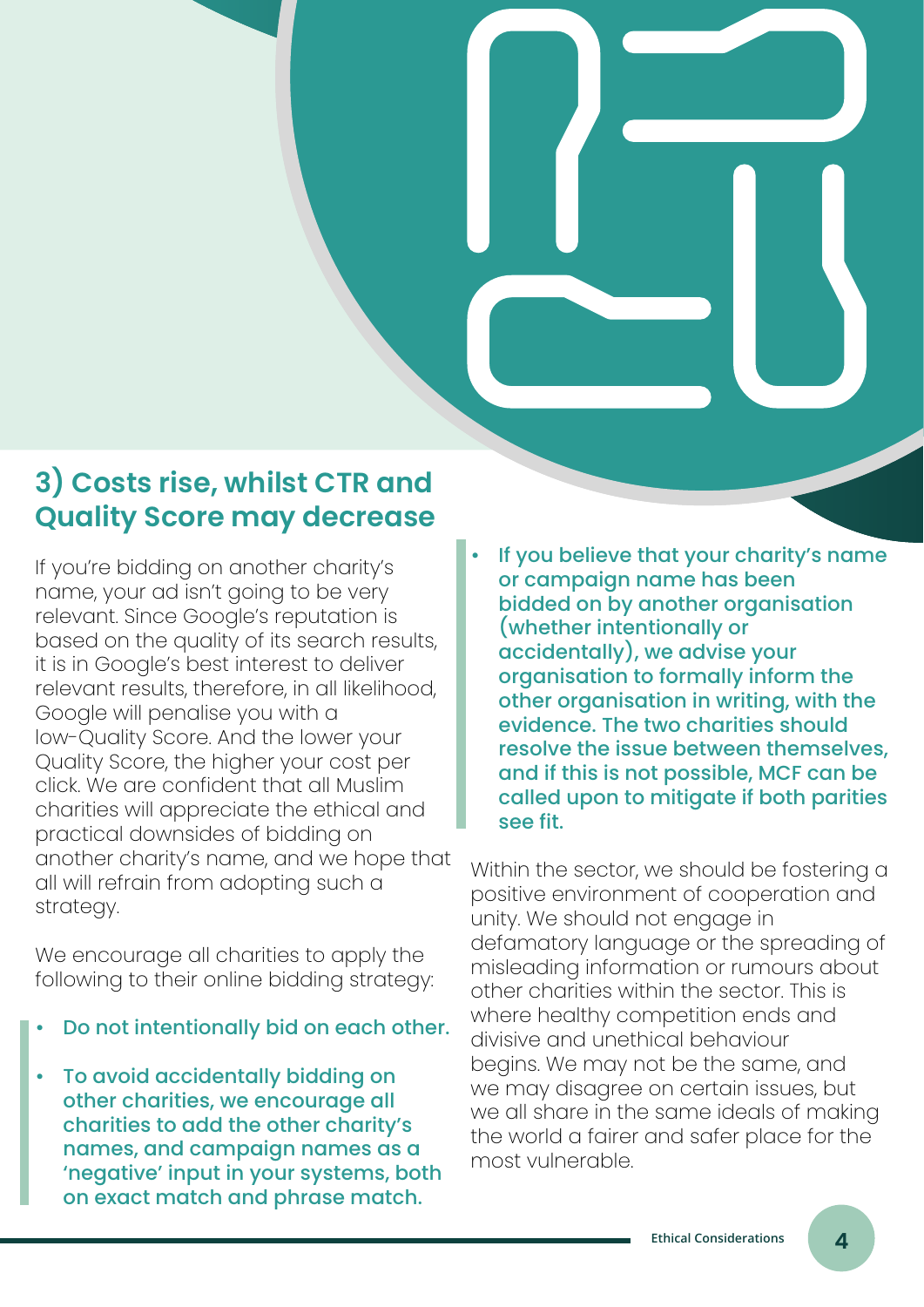*"Those who unjustly eat up the property of orphans, eat up a Fire into their own bodies: They will soon be enduring a Blazing Fire."* 

*(Surah al-Nisa: 10)*

### **Marketing Materials**

Marketing is central to the work of charities, and the accumulation of funds used to help vulnerable and marginalised people across the globe. Charities need to market the work they do in order to increase donations. Without it, the lifesaving work they do is simply not sustainable.

With this said, there are ethical considerations to be cognisant of when it comes to the creation of content and marketing materials. Not all content has the desired impact, and unfortunately, sometimes charities can be guilty of reinforcing the very same stereotypes, discrimination and oppressive behaviours they seek to eradicate in theirwork.

There are several ethical issues charities need to consider:

- Depictions of those we serve
- **Consent**
- Empowering communities to tell their own stories
- Welfare and safety of those we serve
- Welfare of donors and those viewing content

#### **Depictions of those we serve**

Whilst it is important to highlight the plights and struggles of those we serve, there is a fine line between what is acceptable and what could be seen as exploitative. We should be careful of reproducing and reinforcing damaging stereotypes and/or exacerbating the trauma and difficulties faced by those we serve.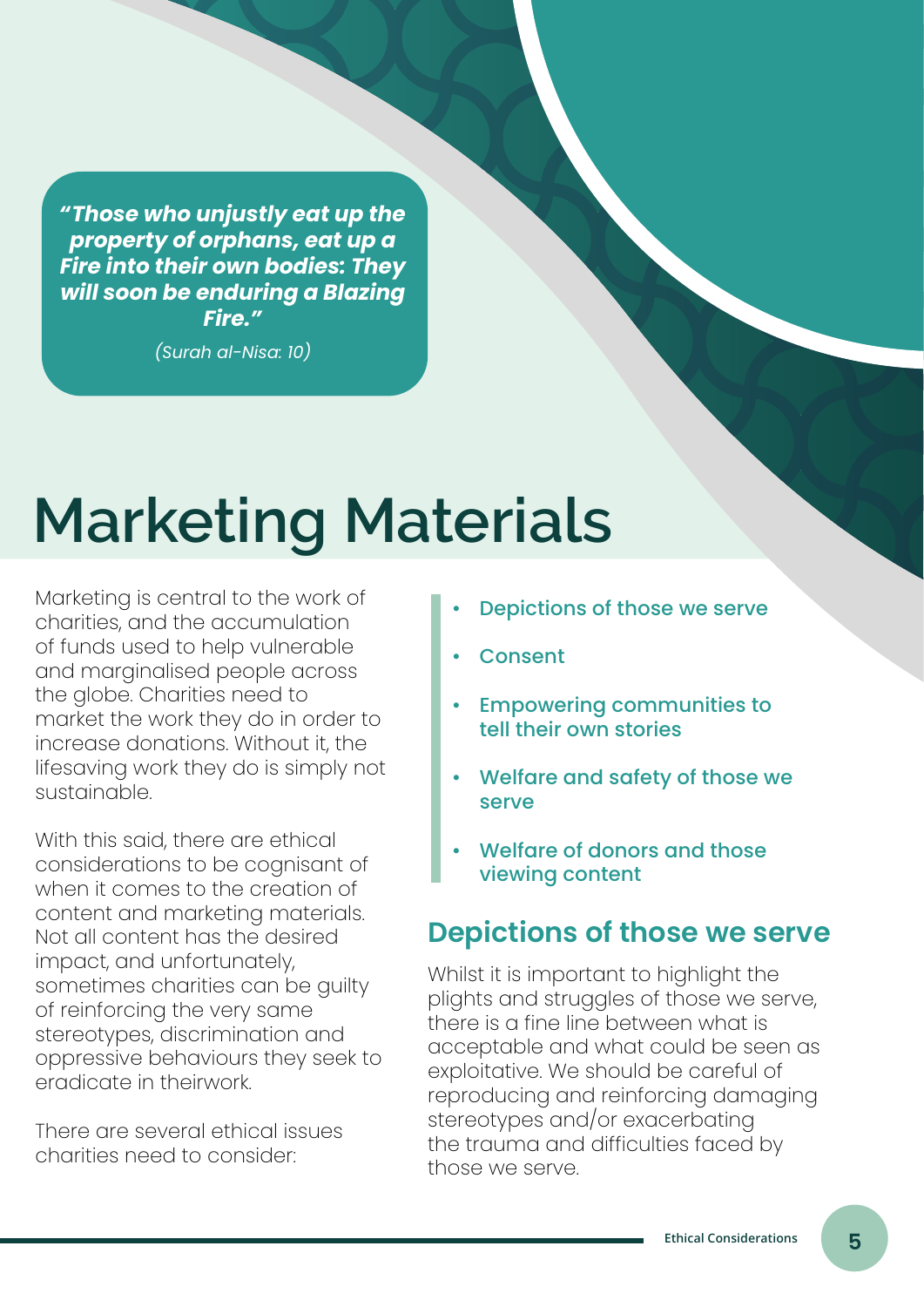#### **Empowering communities to tell their own stories**

Those we serve have incredible stories to tell, both of joy, and of sadness and trauma. They are best placed to talk about their life and their experiences, so it is important that charities empower communities to share their stories and to be part a central part of how their story is shared and presented.

#### **Consent**

Those we serve are human beings deserving of dignityand respect. Content should only be produced with their explicit consent, and those featured in marke ting materials should be made fully aware of how this content will be presented. They should be given full rights to remove their consent at any point.

#### **Marketing and Welfare**

Charities intend to do good, not harm those they work in service to. However, sometimes, the way in which charities present recipients within their marketing material can cause greater harm than good. It is important for charities to understand the social, cultural and political contexts of the communities they work with. In some scenarios identities or locations should be withheld so that those sharing their stories are effectively protected and do not face further harm, whether physically, emotionally or otherwise.

Charities also have a duty to protect the welfare of donors and those who view their materials. Charities should avoid causing excessive stress or trauma to viewers. Some viewers may have had direct experience of conflict and/or abject poverty and content should be produced in a way that is sensitive to this.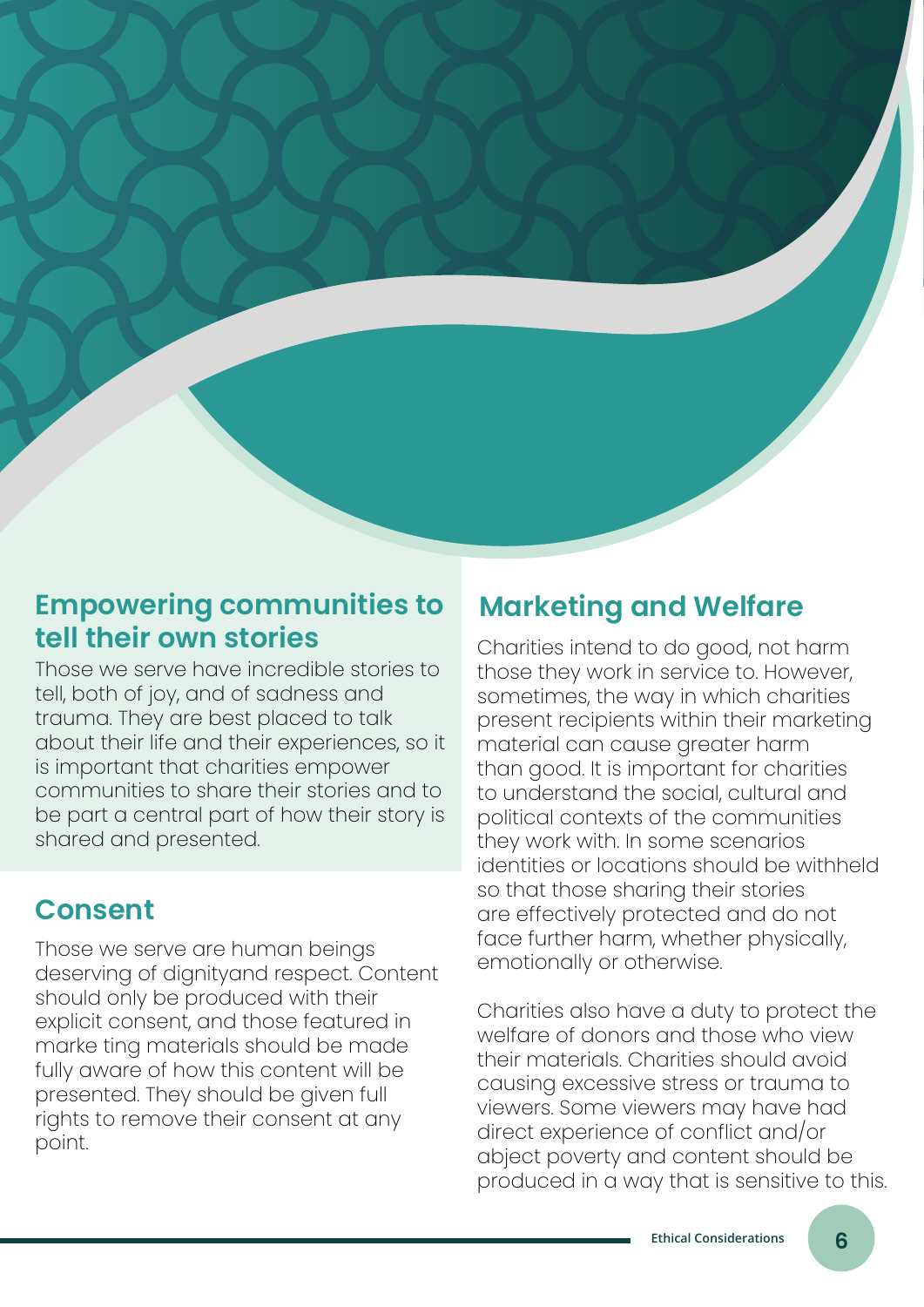## **Fundraising**

Advances in the digital age with the increased use of social media by faith-based charities has meant that fundraising, specifically online fundraising, has seen an acceleration. It is fantastic to see how eager the Muslim community is to donate towards charities that work tirelessly in the cause for social justice, security, and the development of some of the most deprived and vulnerable communities around the world.

The exponential rise of online fundraising has also meant that individuals are able to launch their own fundraising campaigns easily from home and through their mobiles. While charities should continue to champion such endeavours, they must also pay due attention to the ethical considerations that arise from this, such as:

- If you are conducting a fundraiser for another person, make sure you have their consent.
- If you are conducting a fundraiser for a project, ensure you have a detailed plan and have researched how you can deliver the money raised.

• If you are conducting a fundraiser for someone who has passed away, ensure you have their families consent.

**£**

- If you are conducting a fundraiser for an emergency situation, ensure that you can deliver the funds and that there is a need for your fundraiser.
- Charities should inform those who fundraise via personal fundraisers for their organisation that they should consider the ethical points made above.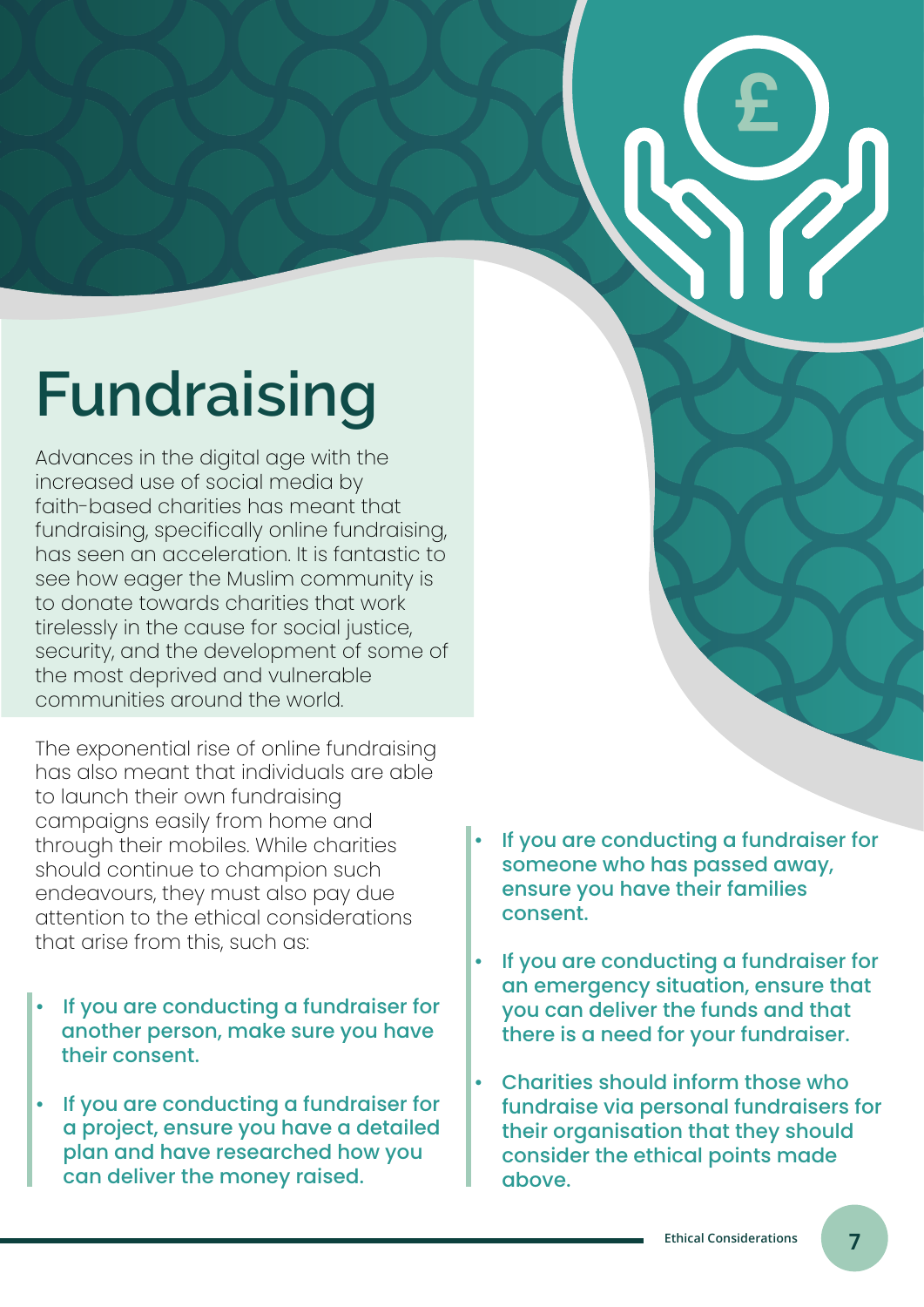Regarding the causes that charities raise funds for, our 2021 Ramadan Survey showed that the following positions on these statements were common:

*'Muslim charities have a responsibility beyond fundraising and aid work, to advocate for Human rights and policy change on behalf of persecuted peoples'* 

**77% Agreed 17% Neutral 7% Disagreed**

*For "'Muslim charities focus too much on the shortterm (e.g. disaster alleviation); they should do more to help the needy become self-sufficient in the longterm, even if it costs more."*

**68% Agreed 17% Neutral 15% Disagreed**

From this we can see how important it is to donors that funds raised by the charities they support are championing causes beyond the scope of any given campaign. Donors wish to see Muslim charities focusing on future oriented solutions to a problem, not just immediate responses to acute symptoms.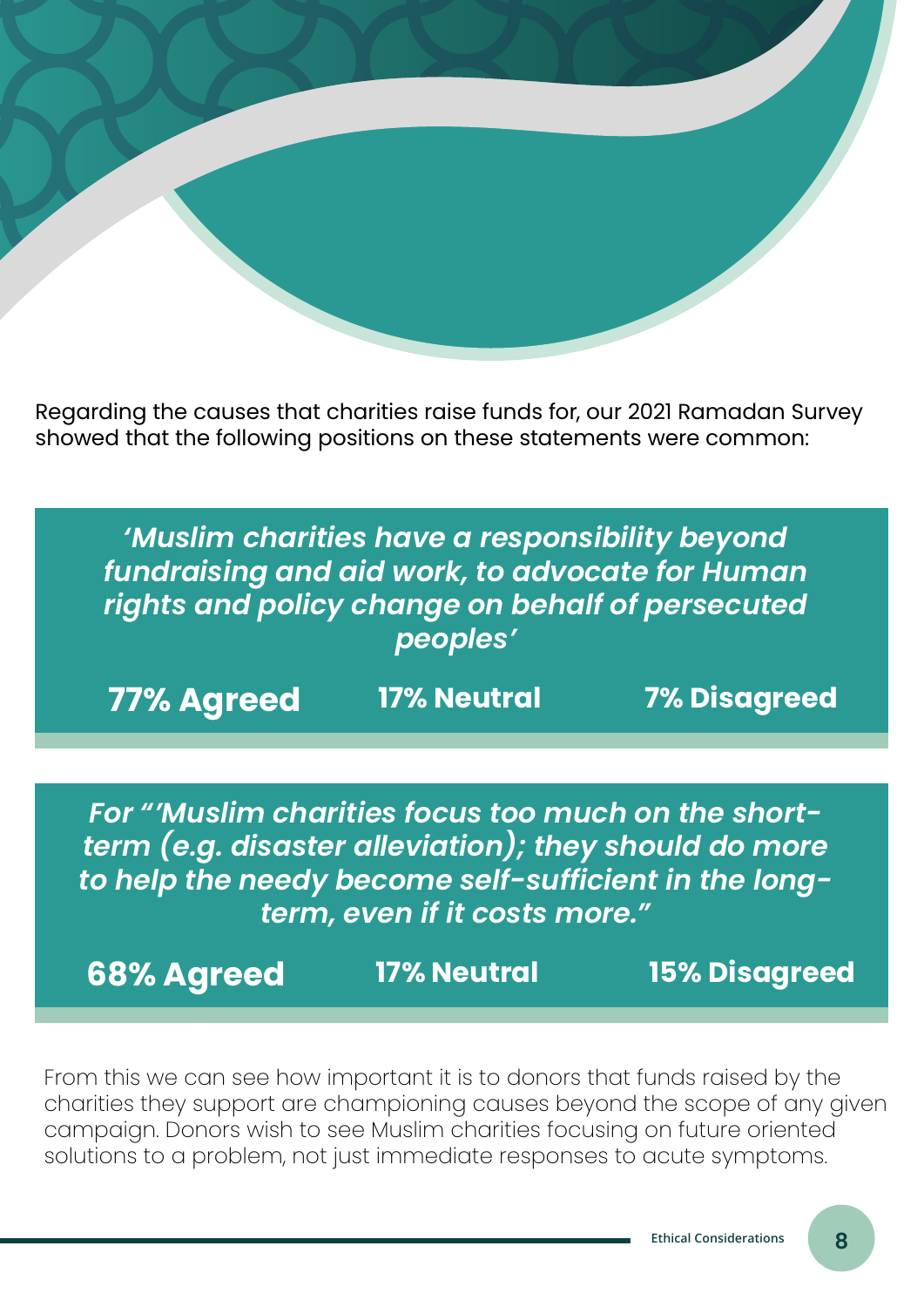## **Donor Acknowledgment and Relations**

Without the generosity and willingness to inspire change from donors, the operations of a charity would be significantly impacted. The donors are the lifeblood of a charity's campaigning, advocacy, and fundraising. Charities should always acknowledge and appreciate the munificent giving of their donors and maintain the relationships that their donors establish with them.

It can be as simple as an automated 'thank you' message, made even more special through personalisation, or it could be documented examples of how their donations have made an impact abroad, such as through videos or photos.

Other examples of what charities can do for donor relations could be: allowing long-term donors an insight into the charity's short-term goals or providing a space for such donors to influence or provide meaningful advice on a charity's strategy.

Communications are key to this stewardship of a donor, this could be through postal correspondence, regular or specialised emailing lists and/or newsletters, or through text messages and direct messages on social media.

*"They ask thee what they should spend (in charity). Say: Whatever ye spend that is good, is for parents and kindred and orphans and those in want and for wayfarers. And whatever ye do that is good, Allah knows it well."*

*(Surah al-Baqarah: 215)*

The showcasing of a donor's name and/ or picture on a building or on an official charity document (only after obtaining their explicit consent) can also go a long way to showing how much their involvement means for a charity.

Charities can transform a one-time donor into a life-long supporter by going the extra mile to show their gratitude and appreciation.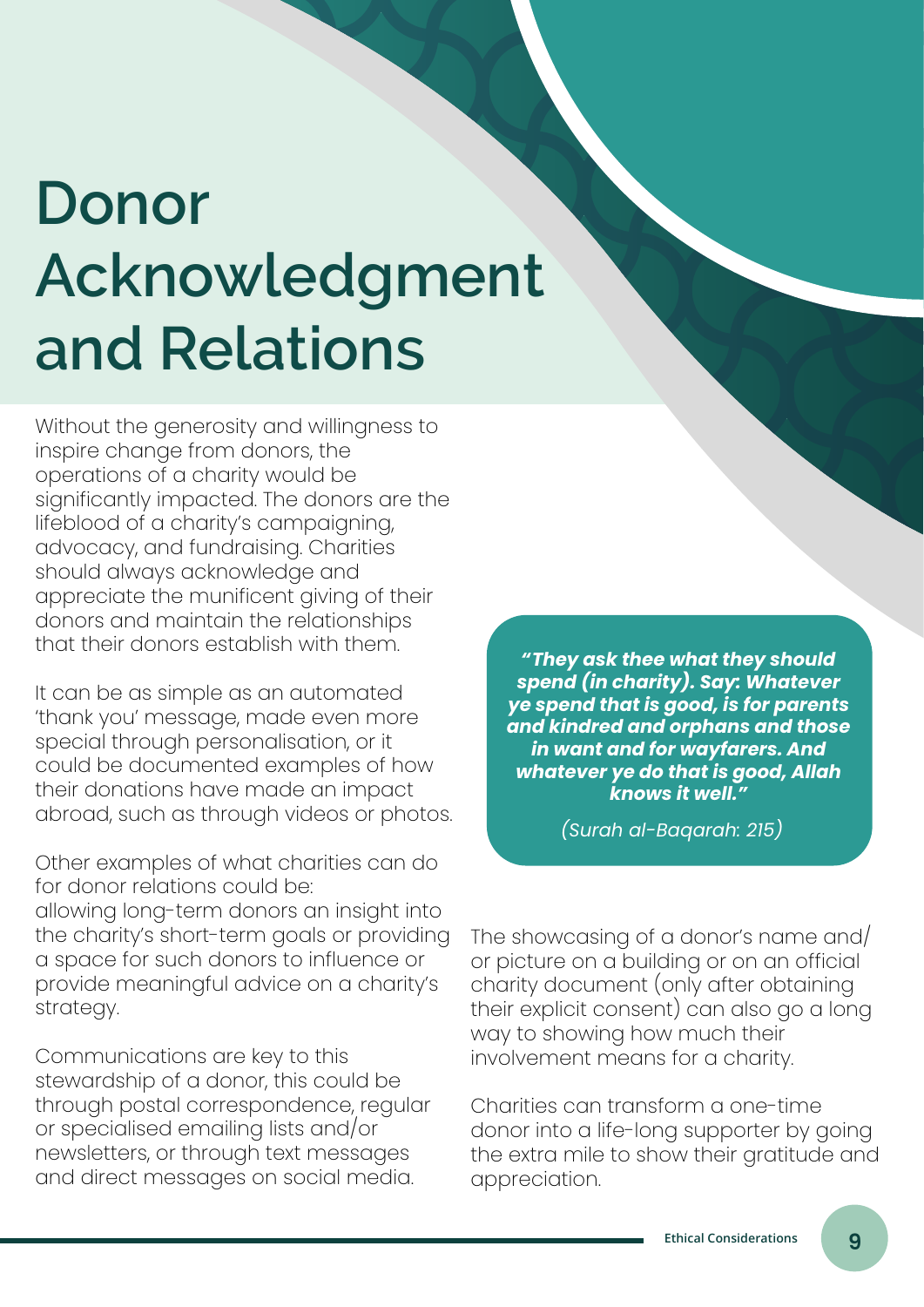The data below, taken from MCF's 2021 "The Muslim Charitable Giving Survey", shows donor opinions on gift aid and 100% donation policies. It is an example of what charities should consider from an ethical perspective in their marketing and communications.

## **67%**

Donors said admin costs do not deter them from donating to charities .

# **65%**

Donors said any Gift aid claimed should be split between the original donation and admin costs.

#### Donors do not believe the 100% donation policy is an achievable practice.

**53%**

\*To read more about how donors make their choices to donate to charities, read our Charitable Giving survey:

*<https://www.muslimcharitiesforum.org.uk/mcf-resources/>*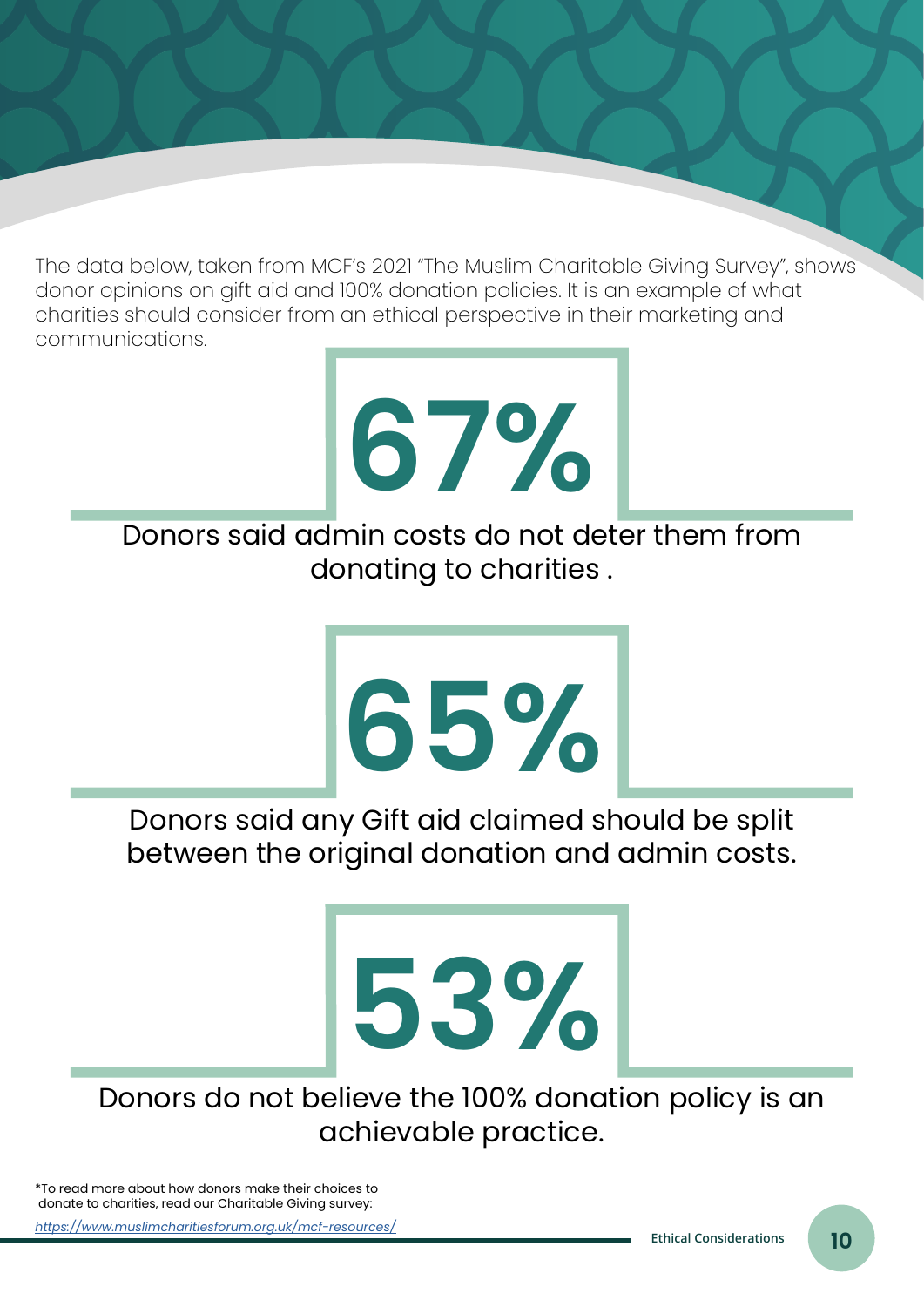## **Environmental Considerations**

It is extremely important that the Muslim charity sector leads from the front in the fight against climate change and environmental disaster. Humanitarian disasters around the world that emerge as a cause of war or conflict are often exacerbated by environmental problems such as famine and drought. We need only look upon the suffering of those in Yemen or the flooding in Bangladesh, or indeed here in the UK in recent years, to see this.

The rapid decline in the health of our Earth is causing, for the most vulnerable communities, a doubly impacted depravity. There are steps that charities can take to mitigate their carbon footprint, and to work in a sustainable way, to benefit both global and local communities.

*"And Allah has sent down rain from the sky and given life thereby to the earth after its lifelessness. Indeed in that is a sign for a people who listen."* 

*(Surah An-Nahl: 65)*

#### **Environmental Awareness in the Field**

- Delivering goods in conflict zones using carbon neutral transport vehicles and the limiting of air travel. This greatly contributes to the reduction of your carbon footprint.
- Source locally produced goods from neighbouring countries, this both lowers your carbon footprint and boosts the local economy by providing job opportunities for local communities.
- The use of renewable energy sources is another way charities can increase their eco-friendliness. For example, installing solar panels for schools and homes in developing countries reduces CO2 emissions.
- Charities can engage in and advocate for clean-up initiatives of green spaces, canals and rivers. Activities like these reduce land, water and visual pollution. Crucially, these activities also increase community cohesion, done so around a righteous mission.
- Increase fundraising strategies aimed at, for example, planting trees. This not only improves the quality of air and provides habitats for animals and birds but increases job opportunity and benefits the supply chains of local communities.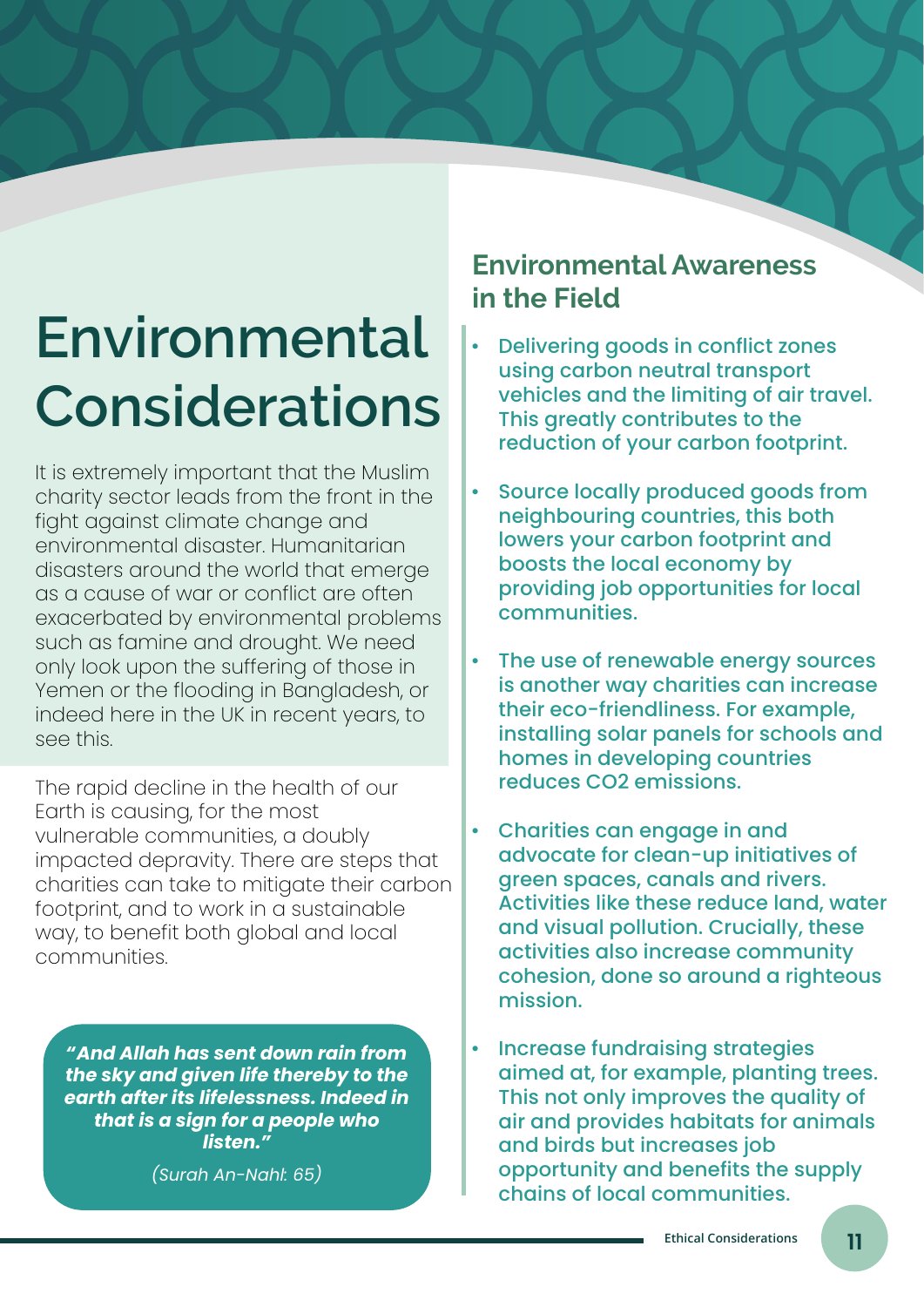

#### **Creating an Eco-Friendly Workspace:**

- Use renewable energy sources in offices where possible.
- Limit paper-wastage by using digital copies of documents.
- Reduce the amount of energy consumed by switching off lights and electricity outlets when not in use.
- Switch to a carbon-friendly ink on marketing communications, which should also be fully recyclable.
- Stretch your office supplies as far as you can before buying new ones!
- Reduce the use of cars and vans as much as possible and instead make use of public transport, cycling and walking for your journey.

Charities may wish to consider the upskilling and development of technological and digital access/knowhow for impoverished communities as part of their other ongoing campaigns. The 'digital divide' that exists between developing and developed societies and economies is vast.

An important facet of eco-friendly practice on the part of Muslim charities is the digitisation of resources and services. In order to ensure that the beneficiaries of their work are not being left out, while also practicing sustainability, Muslim charities should ensure they are doing all they can to contribute to the advancement of technological infrastructure in such communities.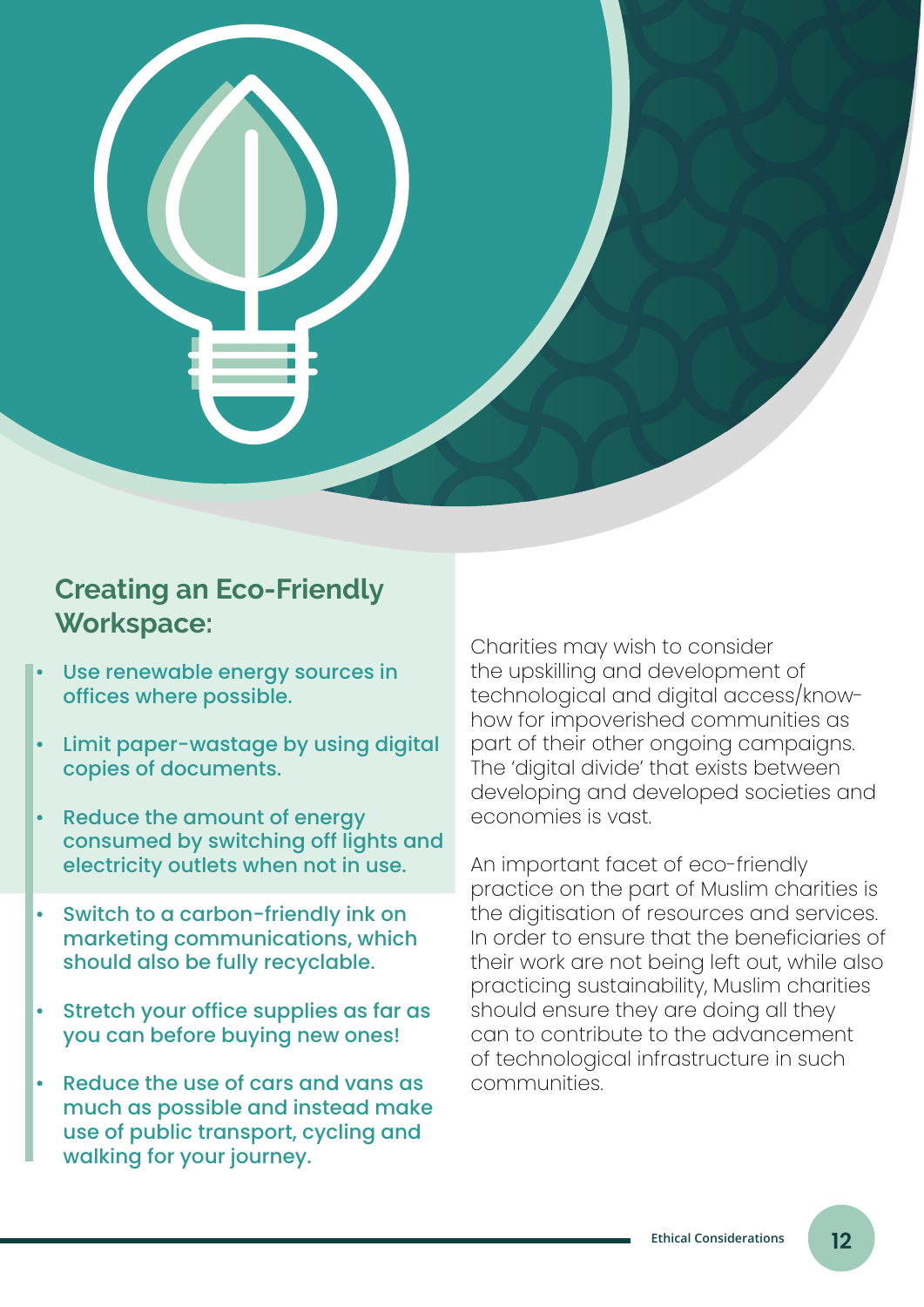## **Safeguarding**

Given the nature of the environments within which charities operate, and the vulnerable people and communities that they strive to benefit, there is a constant need for them to be cognisant of risk and vulnerability.

The protection of at-risk adults and the welfare of children requires extra consideration on the part of charities who deal with cases that involve them.

Charities must cultivate a strong safeguarding culture within their organisation and ensure that those who are in contact with the charity, in any capacity, are always safe from harm.

They can do so by:

- Identifying and managing risks
- Implementing suitable policies and practices
- Carrying out the relevant background checks
- Asking for and checking suitable references from staff and volunteers, preferably at least 2
- Reporting any incidents through the appropriate channels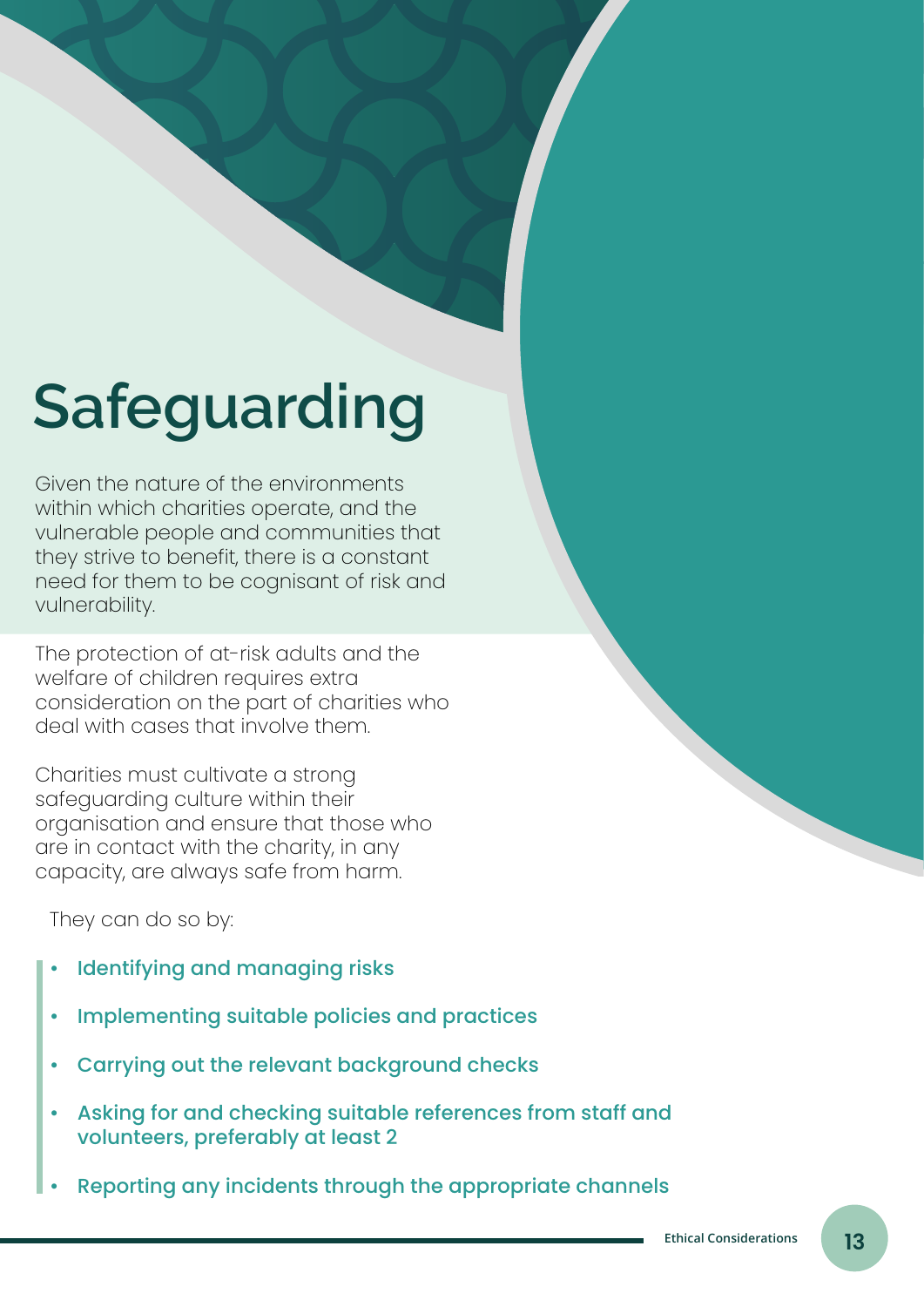## **Volunteer Management and Welfare**

It is incumbent upon charities to ensure that they provide their volunteers with a simple yet effective model of operation. Volunteers are the practitioners and representers of the important promises made by a charity, and they are galvanised by the generosity of donors.

Charities should ensure that they are providing their volunteers with the appropriate level of training relevant to the work that they will be carrying out. In order to do this, it is crucial that charities make the effort to invest their resources into regularly reviewing and updating their volunteer policies.

Charities should also look to invest in the career development of their volunteers, directing them towards any relevant opportunities, or organising sessions that could aid their personal development, either faith-based and/or generally.

Volunteers often carry out the hard work on the ground and sacrifice their own time for no physical or monetary reward. Charities should ensure that proper volunteer management and welfare protection structures are in place to safeguard their volunteers.

These structures are for the crucial protection of volunteer safety, which is paramount at all times, and should be given the same priority as the campaign or mission being carried out. The proper background checking of volunteers is crucial – an example of this would the DBS check.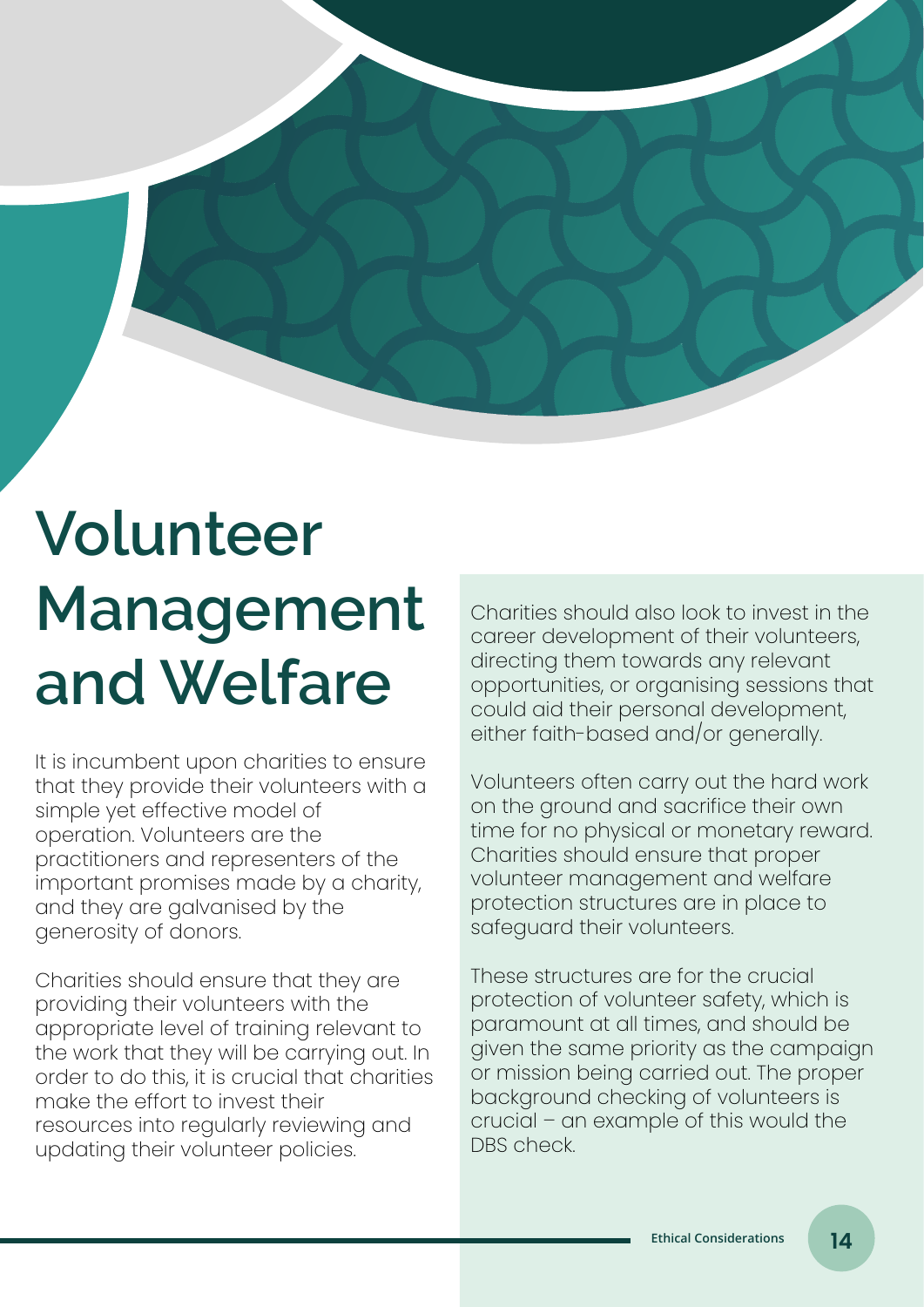Ensure that the volunteer role description is easily distinguishable from a job description, this can help avoid potential issues with remuneration and claims of unfair dismissal. Charities should ensure that they have taken out Insurance that covers their volunteers.

This should be done even when a charity cannot employ full-time staff. Volunteer insurance policies should be checked for their coverage of the activities a charity will ask of its volunteers and whether any age limits apply to the insurance coverage.

Volunteers should not be expected to pay "out of pocket" for any expenses that they may incur while carrying out volunteer work. Charities should ensure that volunteers are aware that they should retain all receipts for transactions and purchases, and that they should fill out the relevant forms and information for re-imbursement of any expenses that apply to the charity's finance policy.

Relevant expenses for a volunteer could be, for example: travel, telephone costs, protective equipment.

#### **Conclusion**

We pray that the information found in this guide has been of considerable use to organisations and individuals within the Muslim charity sector. The points that are put forth are recommendations that will contribute to the levelling-up of the sector's ethical considerations when carrying out services and implementing practices. It is crucial that we all operate collectively as a forward looking, environmentally aware, secure, and ultimately just group of charitable organisations. The suggestions made in this guide will contribute to ensuring that the sector is leading from the front in their ethics and their principles.

*Abu Huraira reported: The Messenger of Allah, peace and blessings be upon him, said, "One who lends effort to the widows and the poor is like one struggling in the way of Allah, or one who regularly prays at night and fasts during the day."*

> *Sahih Al-Bukhari 5353, Sahih Muslim 2982*